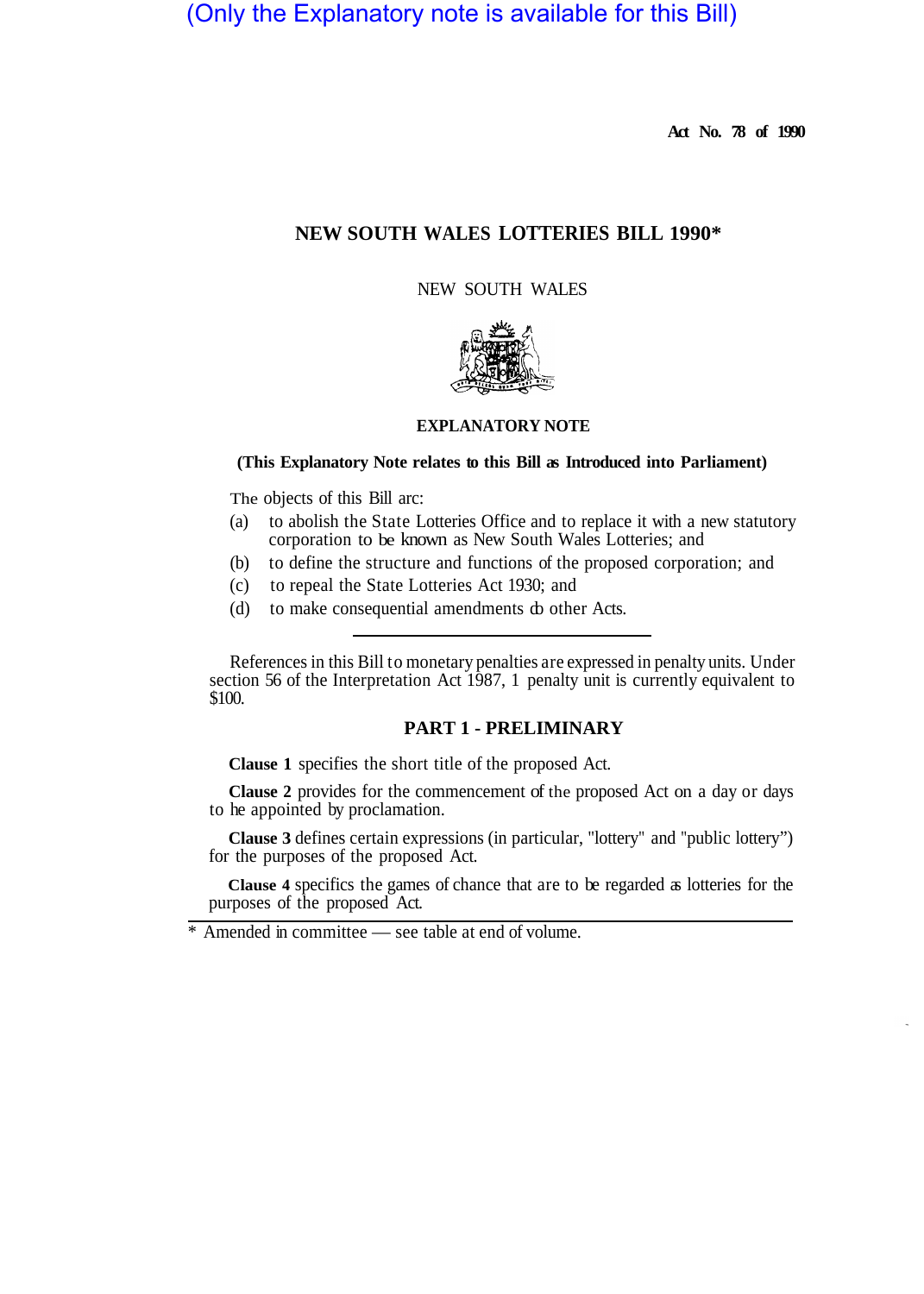*New South Wales Lotteries 1990* 

# **PART 2 - NEW SOUTH WALES LOTTERIES Division 1 - NSW Lotteries**

**Clause 5** provides for the constitution of a corporation, under the name of New South Wales Lotteries, which is to be a statutory body representing the Crown.

**Clause 6** declares that the objects of New South Wales Lotteries are to develop, promote and conduct lotteries and to conduct games of lotto and soccer football pools in accordance with licences held by it under the Lotto Act 1979 and the Soccer Football Pools Act 1975.

**Clause 7** equips New South Wales Lotteries with the functions appropriate to enable it to achieve its objects and, in particular, enables it to hold licences under the Lotto Act 1979 and the Soccer Football Pools Act 1975.

**Clause 8** enables New South Wales Lotteries to exercise its functions through private subsidiary corporations and in association with other persons or bodies.

**Clause 9** enables New South Wales Lotteries to enter into agreements with corresponding interstate authorities for the purpose of enabling lotteries to be conducted across State borders.

**Clause 10** enables New South Wales Lotteries to delegate its functions to certain specified persons.

# **Division 2 - The Board**

**Clause 11** establishes a Board of Management for New South Wales Lotteries, consisting of a full-time General Manager and 4 part-time members.

**Clause 12** provides for a Chairperson and Deputy Chairperson to be appointed from among the part-time members.

**Clause 13** provides that the functions of the Board are to be to determine the policies of New South Wales Lotteries and to ensure, in so doing, that the activities of New South Wales Lotteries are conducted on a sound commercial basis. The Board is to be subject to the control and direction of the Minister.

**Clause 14** enables the Board to request the Minister to reconsider a direction given to the Board when the Board is of the opinion that the direction would cause New South Wales Lotteries to suffer a significant financial loss and would not be in the commercial interests of New South Wales Lotteries. Where the Minister stands by the original direction and a loss is actually suffered, the clause provides that the Board is to include in its annual report a statement to the effect that it has unsuccessfully sought a review of the direction.

**Clause 15** requires the Board to prepare a corporate plan for each financial year (being a plan that specifies the goals to be achieved by, and the financial forecast for, New South Wales Lotteries) and to exercise its functions in accordance with the plan.

## **Division 3 - The General**

**Clause 16** provides for the appointment of a General Manager who is to be a chief executive officer within the meaning of the Public Sector Management Act 1988.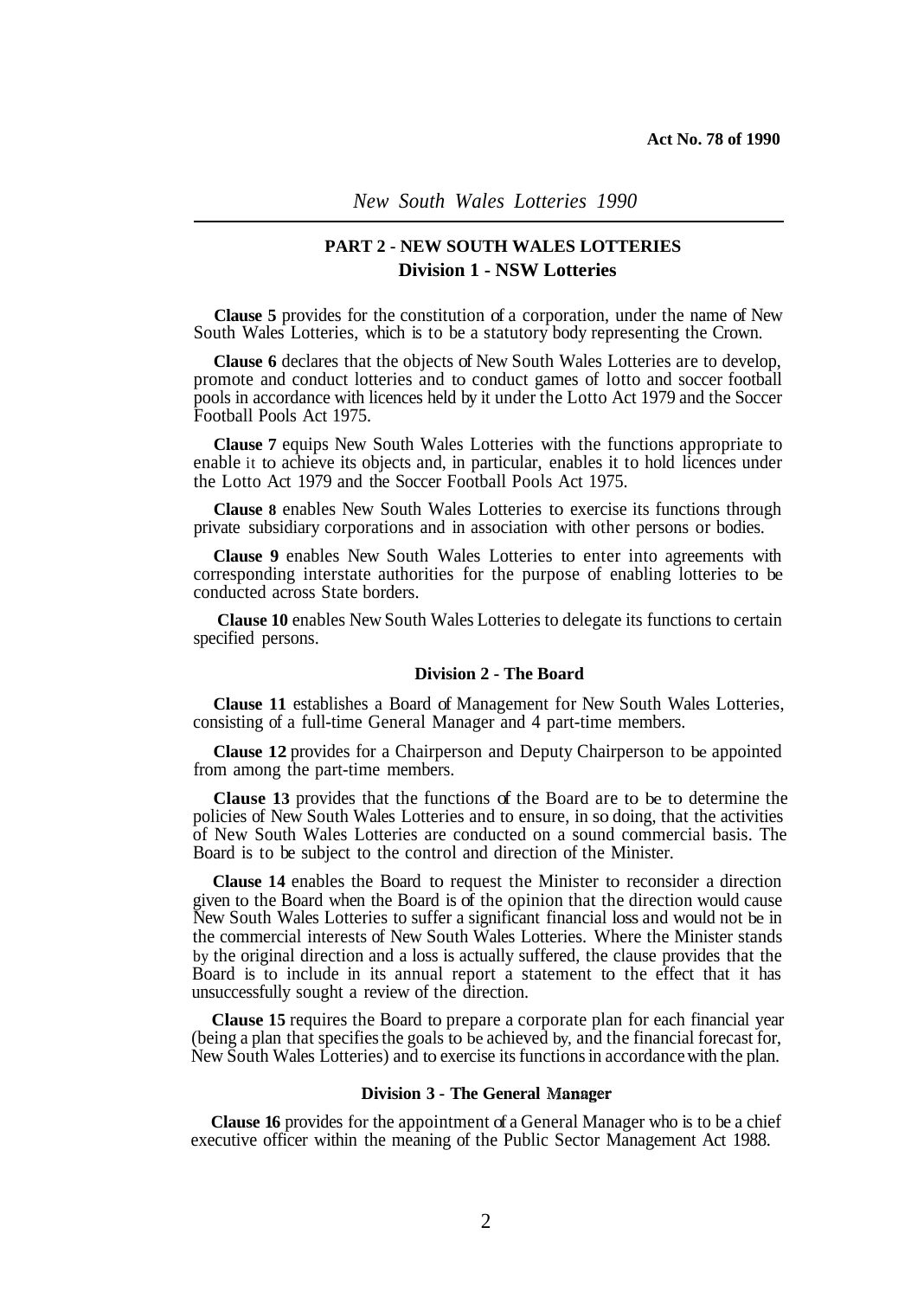**Clause 17** provides for the appointment of an acting General Manager who is to be empowered (during the illness or absence of the General Manager) to exercise the General Manager's functions.

**Clause 18** provides that the functions of the General Manager are to manage and control (in accordance with the policies of the Board) the affairs of New South Wales Lotteries.

# **Division 4 - Private subsidiary corporations**

**Clause 19** enables New South Wales Lotteries to form, and to participate in the formation of, private subsidiary corporations. A private subsidiary corporation is to he defined as a private corporation in which New South Wales Lotteries has a controlling interest.

#### **Division 5 - Staff**

**Clause 20** enables New South Wales Lotteries to employ such staff as it requires to exercise its functions.

**Clause 21** enables New South Wales Lotteries to fix the salary, wages and other conditions of employment of its staff in so far as they are not fixed by or under any other Act or law.

**Clause 22** enables New South Wales Lotteries to use the staff and facilities of government departments, administration offices and public and local authorities.

**Clause 23** enables New South Wales Lotteries to engage consultants.

# **Division 6 - Finance**

**Clause 24** provides that the prizewinners in a public lottery are to receive such proportion of the subscriptions to the lottery as the Minister may determine and that the Government is to receive (by way of payments to the Consolidated Fund) an amount determined by the Treasurer.

**Clause 25** provides for the establishment of a fund to be known as the New South Wales Lotteries Fund.

**Clause 26** specifies that the Fund is to comprise all money received by New South Wales Lotteries.

**Clause 27** permits expenditure incurred by New South Wales Lotteries to be paid out of the Fund.

**Clause 28** provides for the investment of money held by New South Wales Lotteries.

**Clause 29** fixes the financial year for New South Wales Lotteries as the year commencing 1 July.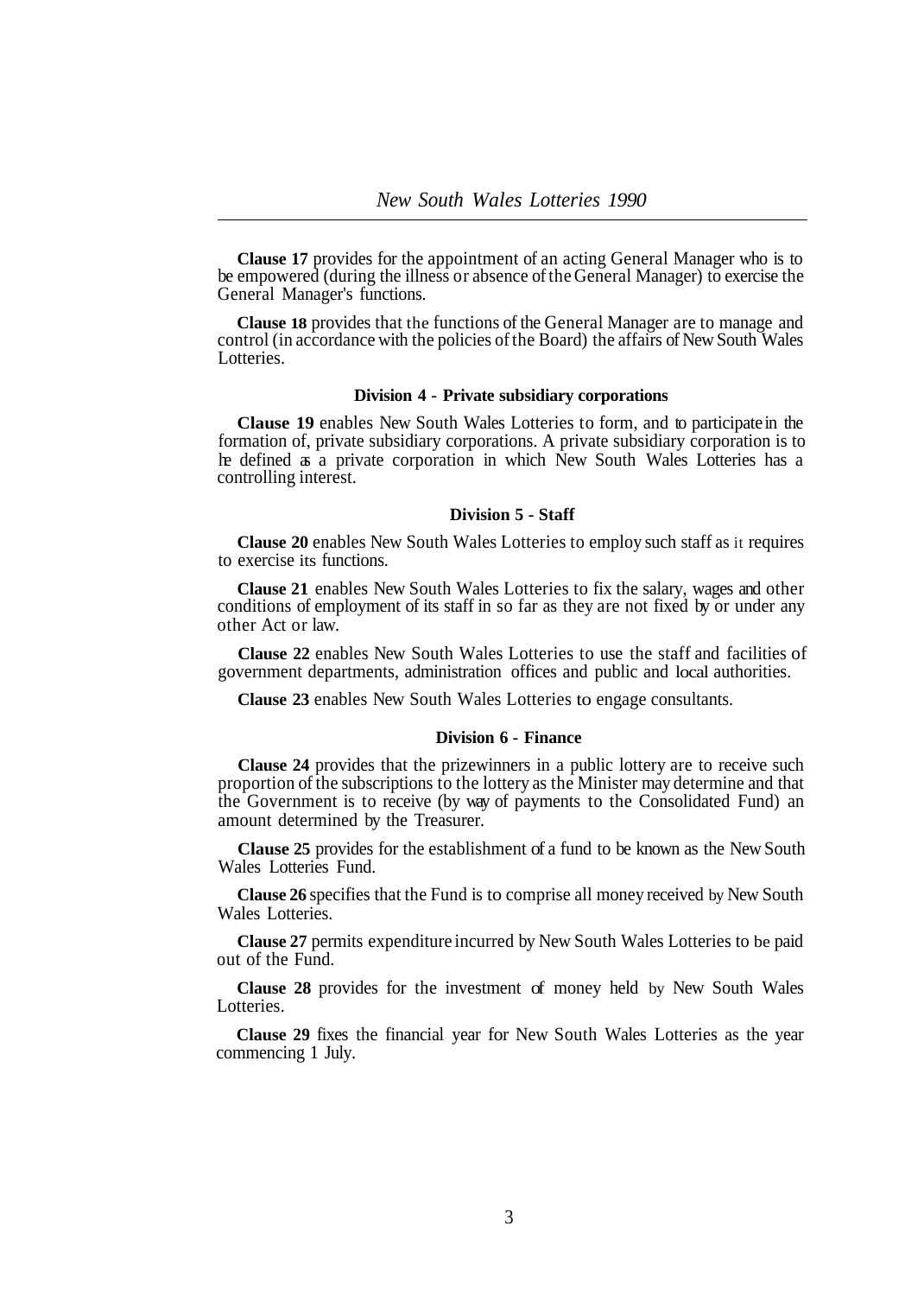## **Division 7 - General**

**Clause 30** exempts certain persons from personal liability for matters and things done by them or by the Board where those matters or things were done in good faith for the purpose of executing the proposed Act or any other Act.

**Clause 31** provides for the custody and use of the seal of New South Wales Lotteries.

**Clause 32** provides for the service of documents on New South Wales Lotteries.

**Clause 33** enables any money due to New South Wales Lotteries to be recovered, as a debt, in a court of competent jurisdiction.

#### **PART 3 - MISCELLANEOUS**

**Clause 34** excludes public lotteries from the operation of the Gaming and Betting Act 1912. In particular, it ensures that agreements relating to, or made for the purposes of, a public lottery are not rendered unenforceable.

**Clause 35** excludes public lotteries from the operation of the Lotteries and Art Unions Act 1901.

**Clause 36** prohibits a person concerned in the promotion or conduct of a public lottery from accepting a subscription in the lottery from any person who is under the age of 18 years. The maximum penalty for this offence will be 2 penalty units,

**Clause 37** prohibits the forging of a ticket, or the selling of a forged ticket, in a public lottery. The maximum penalty for this offence will be 50 penalty units or imprisonment for 2 years, or both.

**Clause 38** prohibits the formation (for fee or reward) of a syndicate for the purpose of purchasing an entry in a public lottery or the publication of an advertisement that a person will accept money for a share in an entry to be purchased in a public lottery. The maximum penalty for each of these offences will be 10 penalty units.

**Clause 39** provides that proceedings for an offence against the proposed Act or the regulations are to be dealt with summarily before a Local Court constituted by a Magistrate.

**Clause 40** enables the directors and other members of a corporation by which an offence against the proposed Act or the regulations has been committed to be prosecuted for the offence.

**Clause 41** provides that the proposed Act is to bind the Crown.

**Clause 42** enables the Governor to make regulations for the purposes of the proposed Act.

**Clause 43** repeals the State Lotteries Act 1930.

**Clause 44** is a formal provision that gives effect to a Schedule of amendments to other Acts.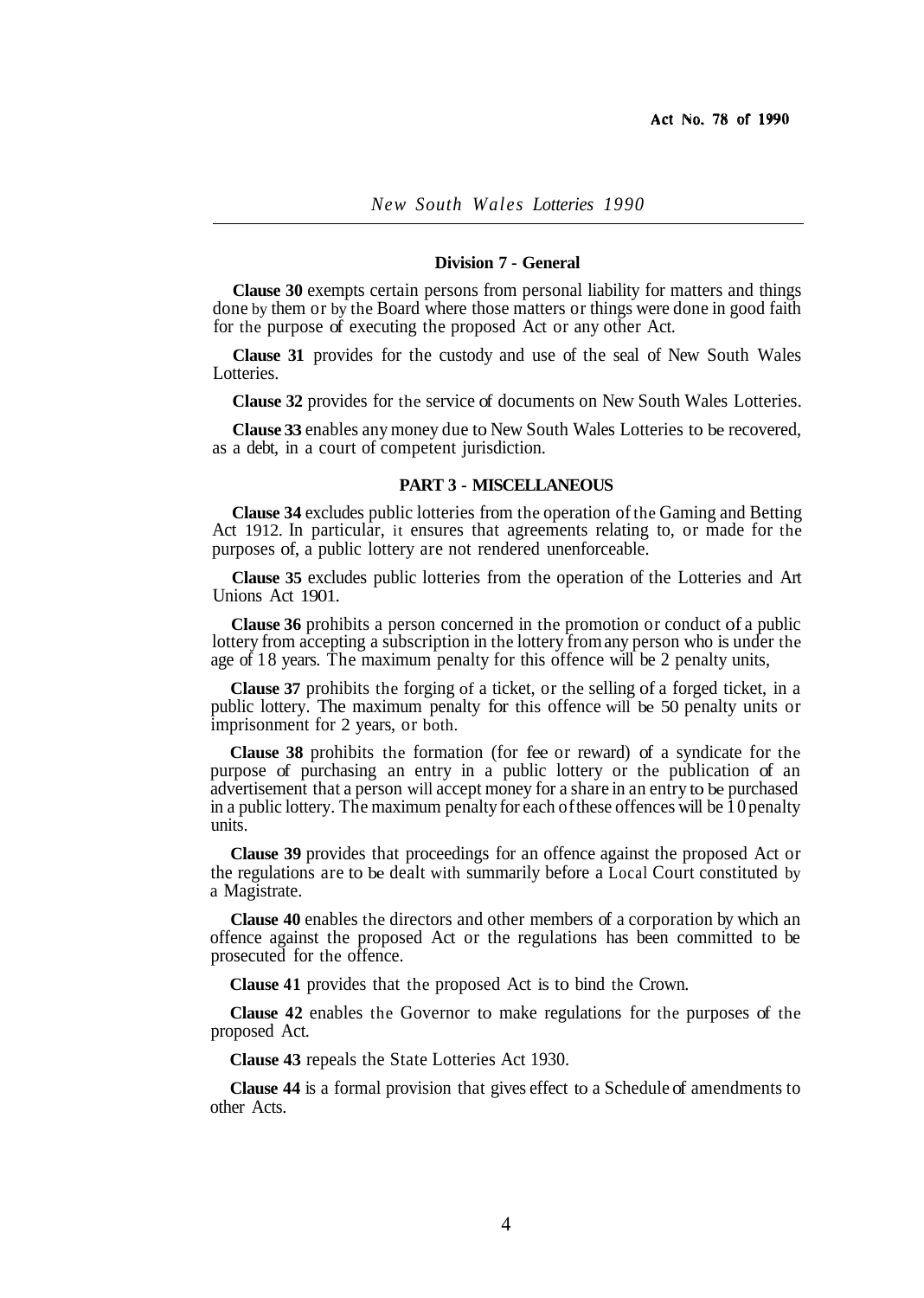**Clause 45** is a formal provision that gives effect to a Schedule of savings, transitional and other provisions.

# **SCHEDULE 1** - **PROVISIONS RELATING TO THE CONSTITUTION AND PROCEDURE OF THE BOARD**

Part 1 of the proposed Schedule contains provisions relating to the constitution of the Board, including provisions relating to:

- (a) the appointment of deputies (clause 1); and
- (b) the term of office of part-time members (clause 2); and
- (c) the remuneration of part-time members (clause 3); and
- (d) vacancies in the office of part-time members (clause 4); and
- (e) the filling of vacancies in the office of part-time members (clause 5); and
- (f) vacation of office by the Chairperson or Deputy Chairperson (clause 6); and
- (g) disclosure of pecuniary interests (clause 7); and
- (h) the effect of certain other Acts (clause 8); and
- (i) the proof of certain procedural matters (clause 9).

Part 2 contains provisions relating to the procedure of the Board, including provisions relating to:

- (a) general procedure (clause 10); and
- (b) quorum (clause 11); and
- (c) presiding members (clause 12); and
- (d) voting (clause 13); and
- (e) transaction of business outside meetings or by telephone (clause 14); and
- (f) committees of the Board (clause 15); and
- (g) the keeping of minutes (clause 16); and
- (h) the calling of the first meeting of the Board (clause 17).

# **SCHEDULE 2** - **AMENDMENT OF OTHER ACTS**

The proposed Schedule amends the following Acts:

# **Government and Related Employees Appeal Tribunal Act 1980 No. 39**

The amendment will ensure that the staff of New South Wales Lotteries will have the same right of appeal to the Government and Related Employees Appeal Tribunal as the staff of the State Lotteries Office currently have.

### **Lotto Act 1979 No. 53**

The amendments:

(a) will permit statutory bodies that hold licences under the Act (of which New South Wales Lotteries is one) to enter into agreements with interstate authorities with respect to the joint administration of the conduct of games of lotto; and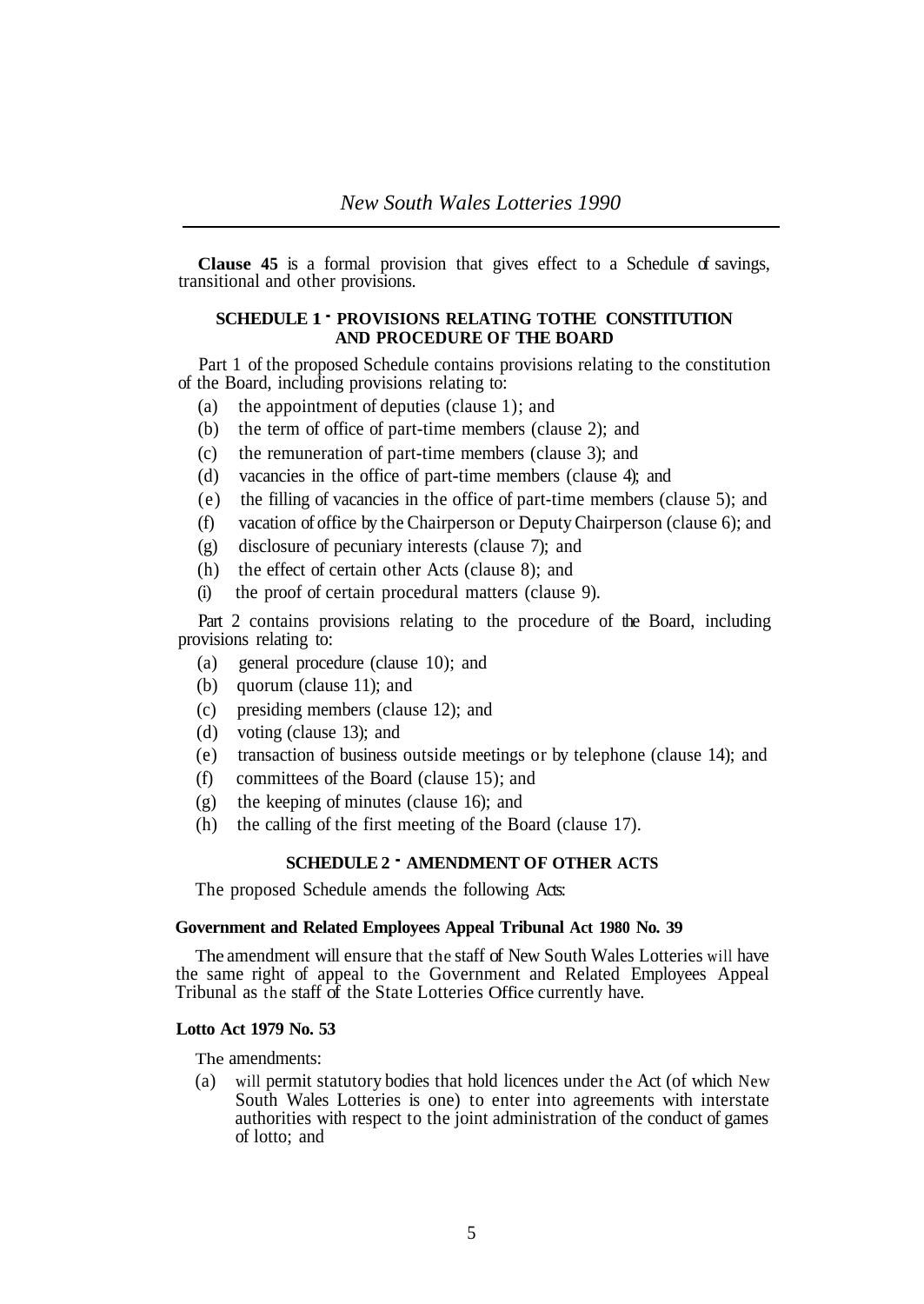(h) will allow licences under the Act to include conditions relating to the payment of prizes, the banking of subscriptions and the keeping of accounts.

# **Public Authorities (Financial Arrangements) Act 1987 No. 33**

The amendment will enable New South Wales Lotteries to obtain financial accommodation in accordance with the Act in the same way as the State Lotteries Office can currently obtain financial accommodation.

# **Public Finance and Audit Act 1983 No. 152**

The amendment will ensure that the Act applies to New South Wales Lotteries, as a statutory authority, in the same way as the Act currently applies to the State Lotteries Office, as an Administrative Office.

# **Public Sector Management Act 1988 No. 33**

The amendments will ensure that New South Wales Lotteries is a declared authority for the purposes of the Act. The State Lotteries Office is currently an Administrative Office for the purposes of the Act. The amendments will also establish senior executive officer positions for New South Wales Lotteries corresponding to the existing senior executive officer positions for the State Lotteries Office.

#### **Soccer Football Pools Act 1975 No. 45**

The amendments will allow licences under the Act to include conditions relating to the payment of prizes, the banking of subscriptions and the keeping of accounts.

# **State Authorities Non-contributory Superannuation Act 1987 No. 212**

The amendments will ensure that the staff of New South Wales Lotteries are entitled to contribute to the superannuation scheme established by the Act in the same way as the staff of the State Lotteries Office are currently entitled to contribute to that scheme.

# **State Authorities Superannuation Act 1987 No. 211**

The amendments will ensure that the staff of New South Wales Lotteries are entitled to contribute to the superannuation scheme established by the Act in the same way as the staff of the State Lotteries Office are currently entitled to contribute to that scheme.

#### **Superannuation Act 1916 No. 28**

The amendment will ensure that the staff of New South Wales Lotteries are entitled to contribute to the superannuation scheme established by the Act in the same way as the staff of the State Lotteries Office are currently entitled to contribute to that scheme.